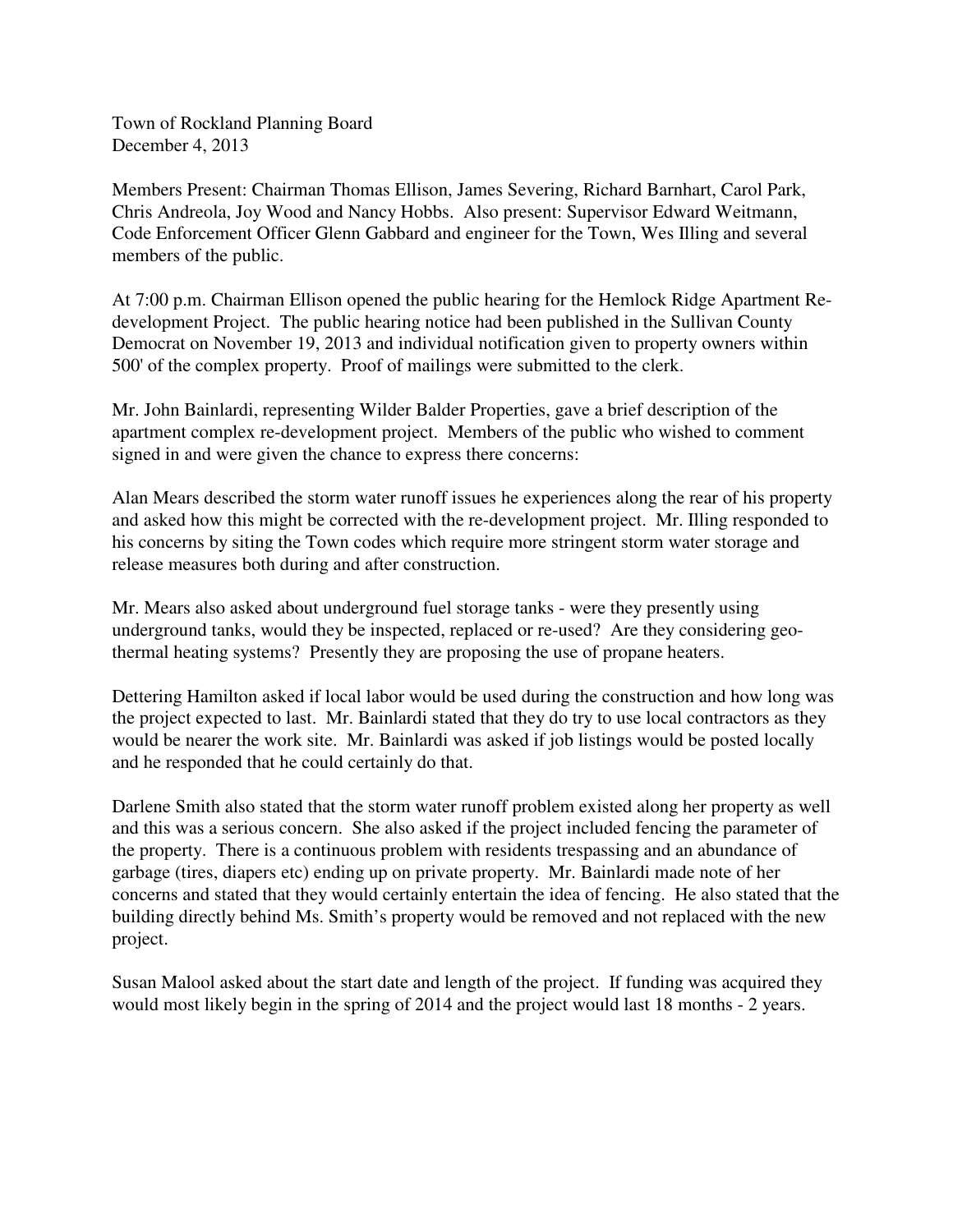Town of Rockland Planning Board December 4, 2013 Page 2

Jill Smith also stated her concern with trash and trespassing residents on her property expressing the need for some kind of fencing. Chairman Ellison stated that this board needs to address the project in terms of meeting town codes and unfortunately we cannot make the owners be 'good neighbors.' Again, Mr. Bainlardi stated he would look into the fence issue.

Jeanne Smith spoke to the liability issue of people trespassing, especially children climbing trees and building 'forts'. She asked how close the new buildings would be to the property line. The new buildings would be no closer than they are right now.

Oliver Brooks asked how the residents would be handled during the demolition and construction process. Residents would be moved out of one building and into another as buildings are torn down. Then relocated into the newly finished buildings.

Alan Mears asked about surveillance camera's. He has observed questionable behavior from his residence and the addition of surveillance cameras would reduce problems. Cameras are already in the scope of work for the project.

There being no further comments from the public present Richard made a motion to close the public hearing, Chris seconded and all were in favor.

Chairman Ellison opened the regular meeting of the Town of Rockland Planning Board with the pledge to the flag. On a motion by Jim, seconded by Joy the minutes of the previous meeting were accepted as presented.

Last month a question was raised as to whether the Town could require a redevelopment project to meet all of the current codes or if waivers would be necessary. Mr. Ellison spoke with the town attorney for his opinion. There is nothing in the codes to compel a developer to meet codes on portions of the project that will remain undisturbed.

Recent submittal from the project engineers include:

- Revised site plan
- Fire apparatus maneuvering plan
- ! Preliminary stormwater pollution prevention plan (SWPPP)
- ! Hydrant inspection report
- Landscape estimate
- Drainage plan improvement to School Street
- ! Utility plan showing location of water, sewer, underground propane tanks, electric and phone service lines

Jetting and video review of existing sewer mains will be scheduled and an assessment of I & I work will be performed with necessary improvements designed into the project.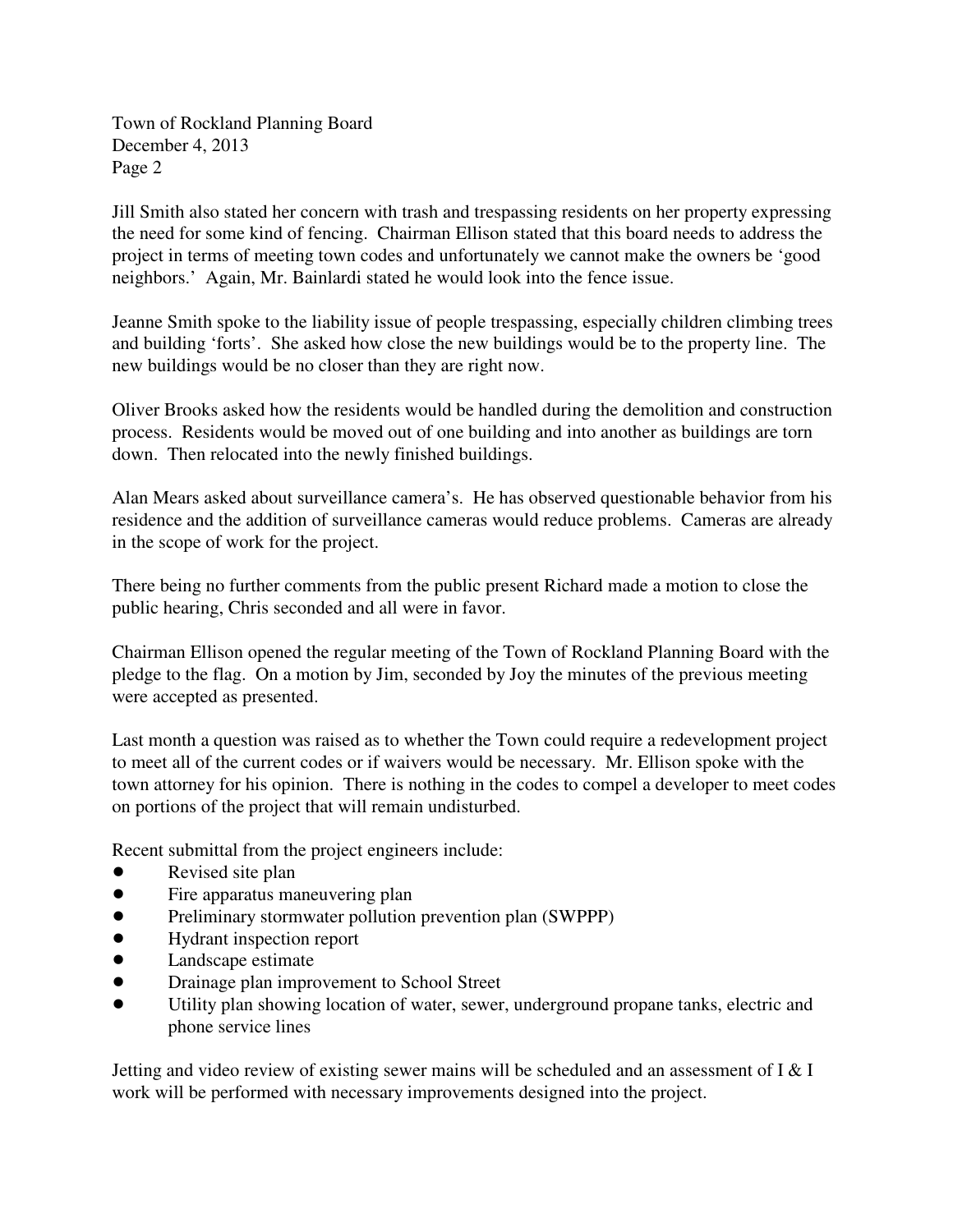Town of Rockland Planning Board December 4, 2013 Page 3

The applicant is requesting a waiver for the requirements of a perspective rendering of the landscaping. Richard made a motion to grant this waiver request, Jim seconded and all were in favor.

Chairman Ellison noted an incorrect entry on the Environmental Assessment Form - the receiving stream name. A hand written change was made and initialed. A corrected form would be forthcoming. On a motion by Jim, seconded by Chris and all being in favor a negative declaration was made (full declaration attached).

Special conditions were noted as follows:

- Sewer mains were to be jetted and a video review assessment performed
- ! A notation concerning the spraying of herbicides/pesticides limited to no more than two times per year
- ! Addressing the stormwater runoff issues on adjoining properties and town roads
- Addressing the need for fencing critical areas of the property

As this project needs County 239 Review the clerk will submit required paperwork for their comments.

Chairman Ellison thanked Mr. Bainlardi and members of the public for their input and review of this project.

Mr. Michael Troutschold appeared before the board to inquire the procedure necessary to reestablish a lumber mill operation on the Vitale property. He is interested in purchasing the property and re-opening the operation. He would be receiving and shipping logs, sawing lumber, shipping lumber/mulch/chips. He'd like to enlarge the garage in order to maintain and repair his trucks.

Mr. Troutschold also stated that approximately 20% of his operation would be trucking. He currently has five trucks with three operational at this time along with various other pieces of logging and mill equipment. As the mill has been shut down for some time a site plan review would need to take place. The property is approximately 6 acres in total with two lots (one on either side of Creamery Road).

A sawmill operation is permitted as a special use in this General Business zone but a trucking business is not listed. A lengthy discussion took place. Chairman Ellison will consult with the town attorney for his interpretation of the allowable use being primarily a wood related business with some trucking and report back.